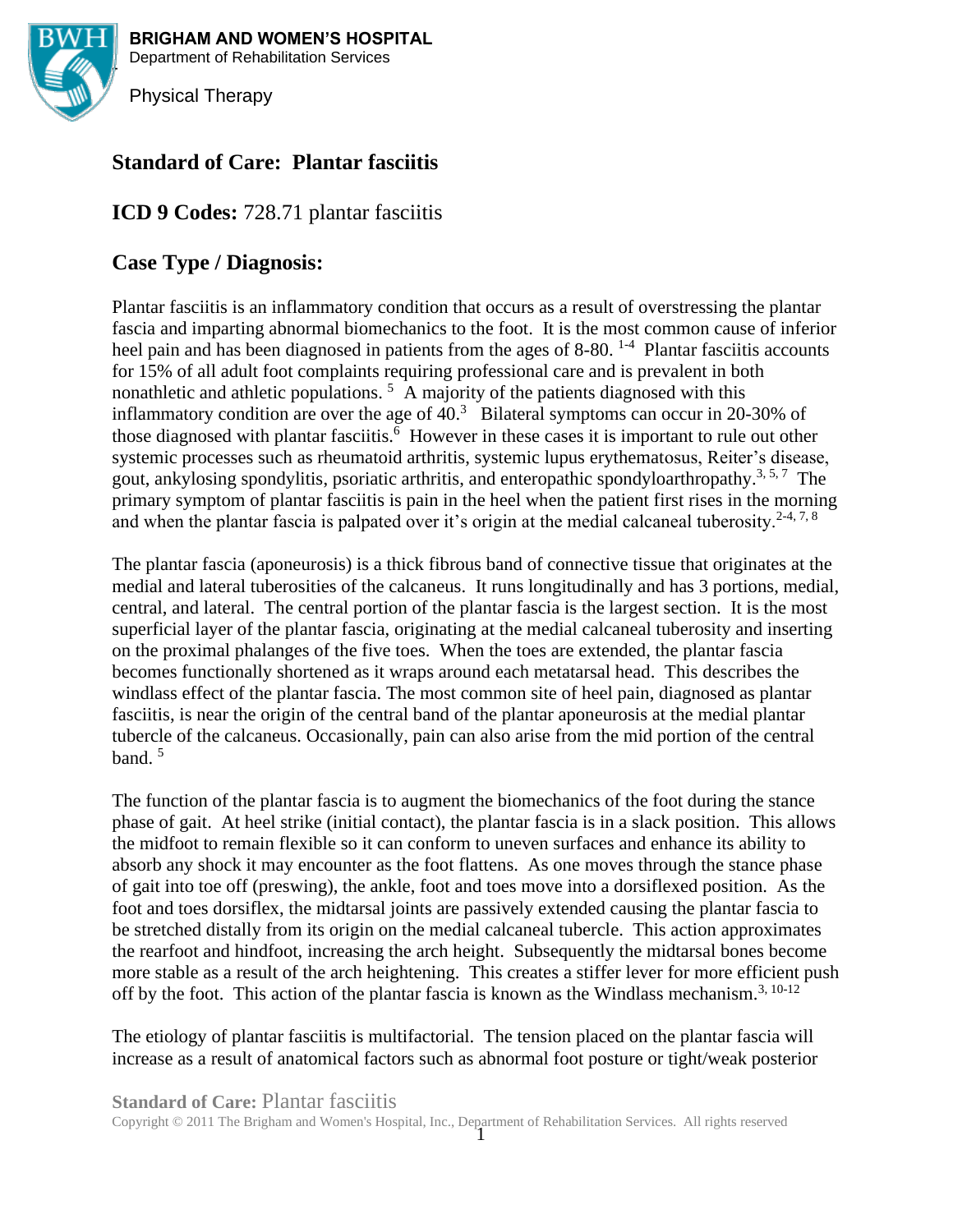calf musculature. In addition, environmental factors such as increased frequency/distance/speed of walking or running, a change in terrain or changes in foot wear will place abnormal stress on this tissue structure. However it appears that the combination of both anatomical and environmental factors eventually lead to dysfunction and overload of the fascia.<sup>12-14</sup>

Typically plantar fasciitis is an inflammatory condition that results from an overload of the plantar fascia at its insertion on the calcaneus. Occasionally one may sustain an overload in the fibers in the middle of the fascia.<sup>1-4, 7, 10, 12, 13, 15</sup> Overloading of the fibers will occur whether caused by excessive activity on a normal foot or stress caused by a foot with abnormal structure, repetitive traction stress that exceeds the plantar fascia's ability to stretch. This overload results in microtears in this soft tissue at or near the interface of the bone and fascia.<sup>3, 7, 8, 10, 13, 15</sup> Initially an inflammatory response develops but with a chronic overload, granulation tissue consistent with tendinosis develops as demonstrated by biopsy.<sup>3, 10, 15</sup> There is increasing evidence that many of the conditions thought to be a result of overuse do not involve inflammation. Histologically, abnormal tendons from patients with chronic tendinopathy demonstrate a loss of collagen continuity, an increase in ground substance and vascularity and an increase in the presence of fibroblasts and myofibroblasts. In patients with chronic tendinopathy, very few to no inflammatory cells are found.<sup>16, 17</sup> This is true with plantar fasciitis as well. Collagen necrosis, angiofibroblastic hyperplasia, chondroid metaplasia and matrix calcification are found histologically.<sup>10</sup>

The most common risk factors associated with plantar fasciitis include:<sup>1-4, 5, 7, 8, 11, 14, 19</sup>

- Tightness or weakness of the posterior calf musculature: This can lead to limited dorsiflexion ROM. The APTA Clinical Guideline for heel pain reviewed a study by Riddle et. al and found that the risk of plantar fasciitis is increased as ankle dorsiflexion range of motion decreases. 5
- Pes planus or pes cavus foot structures: The planus foot will place an increased load on the plantar fascia at its insertion on the calcaneus.<sup>8, 9, 13, 14</sup> The pes planus foot structure can also predispose an individual to plantar fasciitis during the propulsive phase of gait.
- Sudden gain in weight or obesity: The APTA Clinical Guideline for heel pain reviewed a study by Irving et. al. and found that a high body mass index of  $25\text{-}30 \text{ kg/m}^2$  in a non athletic population was associated with chronic plantar heel pain.<sup>5</sup>
- Unaccustomed walking or running (i.e. increased speed, distance or uphill)
- Change in walking or running surface
- Occupations involving prolonged weightbearing
- Shoes with poor cushioning

Each of the above factors can predispose an individual to plantar fasciitis due to abnormal biomechanics in the foot.

The posterior calf musculature have an integral part in the functioning of the plantar fascia. Any dysfunction in the posterior calf musculature, either tightness or weakness, will lead to an alteration in the normal biomechanics of the foot.<sup>8, 12, 13</sup> Tightness in the posterior calf will cause the calcaneus to be more everted at heel strike (initial contact) and push off (preswing). This leads to a restriction in the midfoot's ability to supinate and decreases the amount of dorsiflexion achieved during late stance and early push off (preswing). On the other hand, weakness in the posterior calf muscles will decrease the amount of propulsion during push off (preswing). This

#### **Standard of Care: Plantar fasciitis**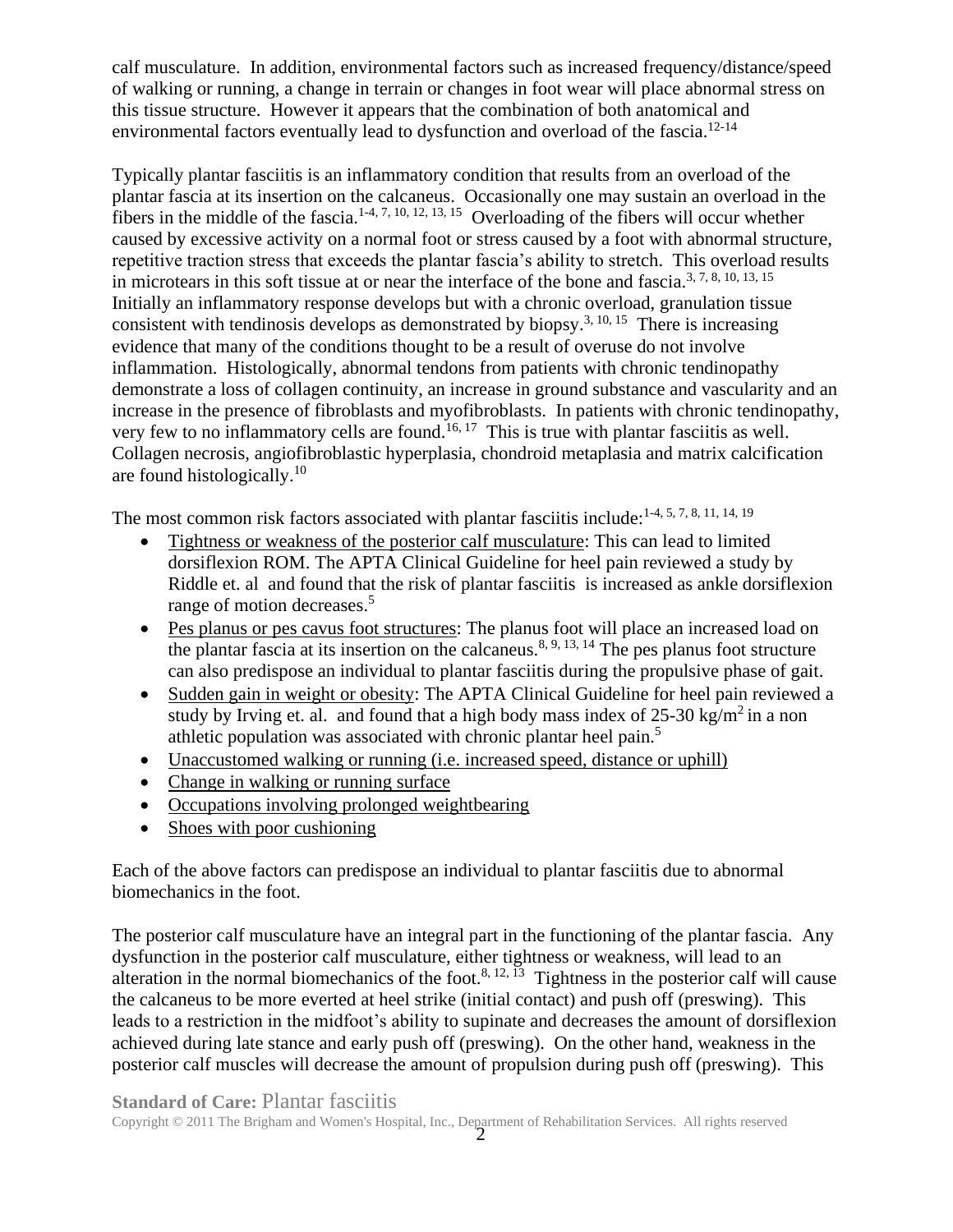leads to an increased loading on the intrinsic muscles of the foot and the plantar fascia at its calcaneal attachment. These abnormalities lead to poor biomechanics of the foot that alter its force absorption and production. The resultant abnormal biomechanics increase the tensile strain on the plantar fascia and will predispose an individual to overload at its insertion.<sup>12, 13</sup> Abnormal foot structure such as pes planus and pes cavus can predispose an individual to plantar fasciitis.<sup>7, 8</sup> The planus foot will place an increased load on the plantar fascia at its insertion on the calcaneus.<sup>7, 8, 12, 13</sup> The pes planus foot tends to demonstrate excessive subtalar joint pronation that leads to excessive calcaneal eversion. This excessive eversion will lead to stretching of the plantar fascia during the foot flat (loading) phase of gait as the medial longitudinal arch will lengthen more than in the normal foot. The pes planus foot structure can also predispose an individual to plantar fasciitis during the propulsive phase of gait. As has been described during the Windlass Mechanism, the plantar fascia is responsible for stabilizing the arch during the propulsive phase of gait. In a foot that has a less stable arch (as is typical in the planus foot), more force is placed on the plantar fascia to stabilize and elevate the arch. This increased force, if combined with other factors could lead to overload of the fascia.<sup>10, 13</sup>

The foot with a more cavus structure has limited calcaneal eversion that results in an elevated arch with limited subtalar joint motion. Typically this structure is rigid and the high arch results in an approximation of the forefoot and hindfoot. This causes a shortening of the plantar fascia. The ability of the pes cavus foot to dissipate weightbearing forces is somewhat limited.<sup>12</sup> Due to the relative immobility of the bony structures in the pes cavus foot, the soft tissues of the foot absorb the weightbearing forces placed on it. The pes cavus foot structure, if subjected to excessive or repetitive forces, will produce increased stress on the insertion of the fascia on the calcaneus and predispose someone to plantar fasciitis.<sup>2, 3, 9, 10, 12</sup> The cavus foot tends to produce more stress on the plantar fascia during the initial stages of stance (heel strike to midstance), while the planus foot stresses the fascia during mid to late stance and toe off.<sup>9</sup>

Obesity is a very common factor in patients with plantar fasciitis.<sup>2, 3</sup> Obesity or any sudden increase in body weight will subsequently cause an increase in the amount of force the plantar fascia receives during the stance phase and will predispose a person to plantar fasciitis.<sup>3</sup>

Other factors that can predispose an individual to plantar fasciitis is any unaccustomed walking or running (i.e. increased speed, distance or uphill), change in walking or running surface, occupations involving prolonged weightbearing or shoes with poor cushioning. These factors will introduce the fascia to an unusual or increased amount of stress that the tissue is unaccustomed to. This abnormal stress can lead to an overloading of the plantar fascia.<sup>2-4, 6</sup>

**Standard of Care: Plantar fasciitis** It is a common thought by many health care professionals that calcaneal osteophytes (bone spurs) are a cause for plantar heel pain however; calcaneal bone spurs tend to be more a result of any abnormal stress placed on the plantar fascia.<sup>3, 10</sup> Any abnormal stress that is placed on the plantar fascia will result in a chronic tractioning at its insertion onto the medial calcaneal tuberosity. This will lead to periosteal failure and subsequent avulsion of the periosteum at the tuberosity. The void created when the periosteum is pulled away is filled in with calcium (exostosis) and a heel spur will develop. Tisdel et al.<sup>1</sup>, found 50% of patients with heel pain do not have a bone spur and 15% of adults who have no complaints of heel pain present with a bone spur. Gulick et al.<sup>20</sup>, demonstrated no correlation between a patient's pain report on the Visual Analog Scale (VAS) and bone spur size or density. Most authors agree that there is no real correlation between the presence of a calcaneal bone spur and plantar fasciitis/heel pain.<sup>2-4, 8, 9, 21</sup>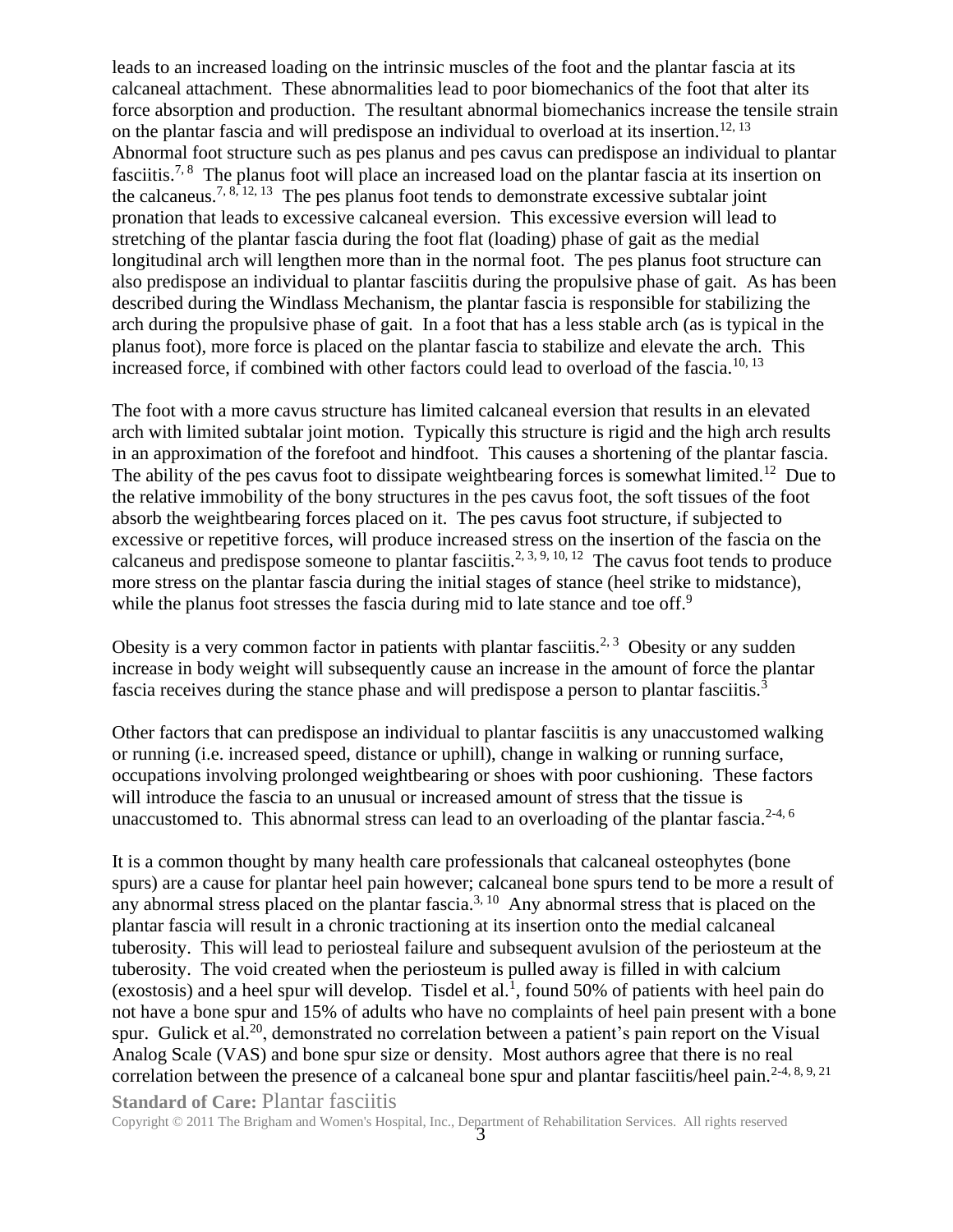## **Indications for Treatment: <sup>5</sup>**

- Report of insidious onset of pain under the plantar surface of the heel upon weight bearing after a period of non weight bearing
- Pain in the morning with the first steps after walking or after a period of inactivity
- Antalgic gait
- Heel pain that lessens with increasing levels of activity but tends to worsen at the end of the day
- History that indicates a recent change in activity level
- Sharp pain under the anteriomedial aspect of the plantar surface of the heel, with paresthesias being uncommon.

## **Contraindications / Precautions for Treatment:**

See appropriate treatment/modality procedures.

## **Evaluation:**

**Medical History**: Review medical history questionnaire and medical history reported in computer system. Review any diagnostic imaging, tests or work up listed under LMR.

**History of Present Illness**: Interview patient at the time of examination to review patient's history and any relevant information that would pertain. If the patient is unable to give a full history, then interview the patient's legal guardian or custodian. Determine any past treatments that have taken place. Some examples with plantar fasciitis could be sudden onset of heel pain, pain worse in the AM or upon standing after sitting extended period of time, significant increase in weight-bearing activity. Ask if there has been any significant weight gain.

**Social History**: Review patient's home, work, recreational and social situation. Areas to focus on would be any weight-bearing activity, excessive walking, running or standing, carrying loads.

**Medications:** Typically a patient might be taking NSAIDS for pain/inflammation control.

### **Examination**:

This section is intended to capture the most commonly used assessment tools for this case type/diagnosis. It is not intended to be either inclusive or exclusive of assessment tools.

**Pain:** Verbal Analog Scale **(**VAS) should be used to assess activities that increase symptoms, decrease symptoms, and location of symptoms.

**Palpation:** Palpate entire foot/arch with focus on the medial insertion of plantar fascia

#### **Standard of Care:** Plantar fasciitis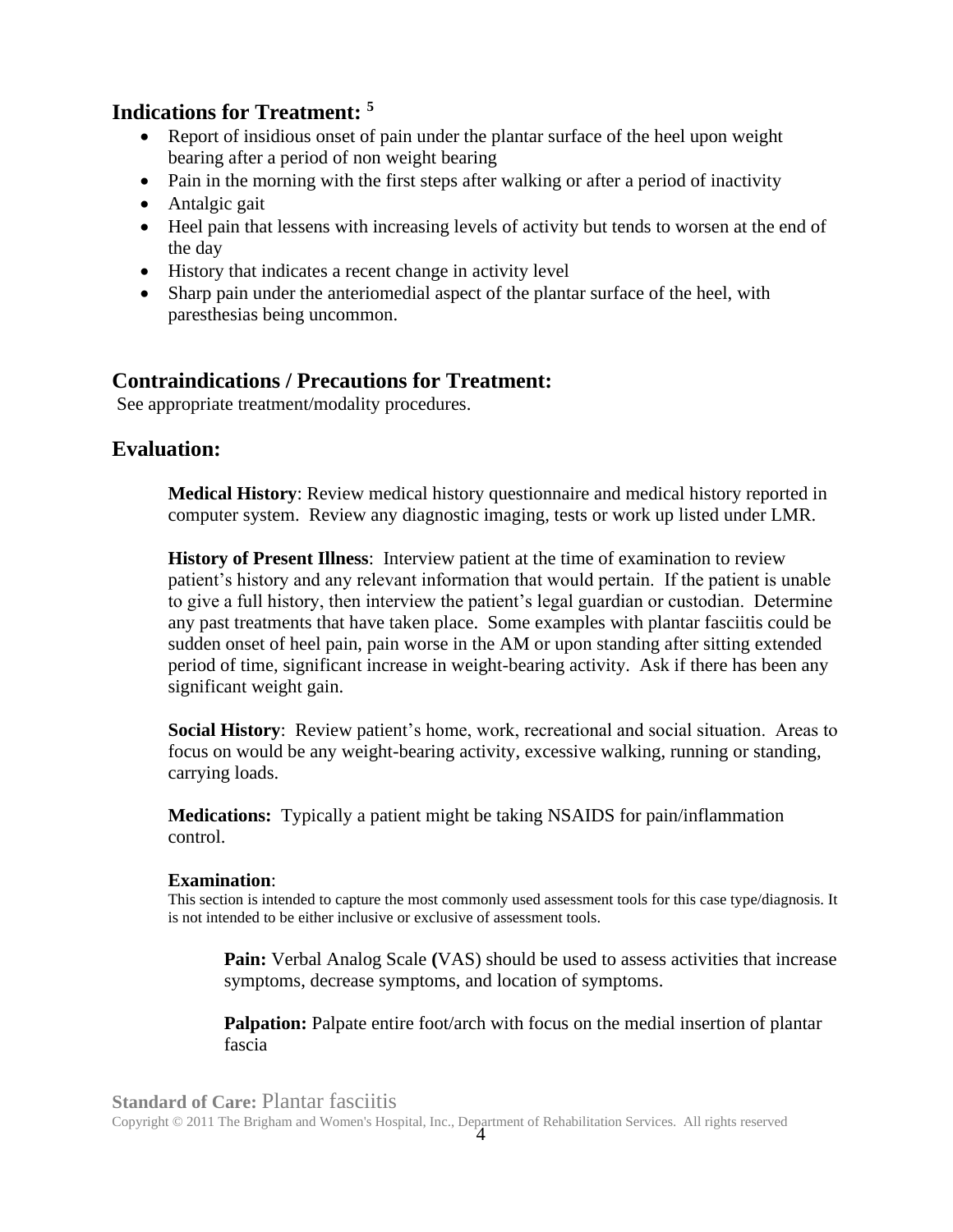**ROM and Muscle length:** Hip, knee, ankle and foot flexibility. Also assess for gastrocnemius/soleus length

**Strength:** Hip, knee, ankle and foot strength

**Sensation:** Via lower quarter screen

**Posture/alignment:** Primary focus is on static foot posture. Secondary exam may include assessment in subtalar neutral.

**Functional Outcomes:** The only outcome measure that has been validated in a physical therapy practice setting is the Foot and Ankle Ability Measure (FAAM). This outcome measure consists of 21 item activities of daily living (ADL) and 8 item sport subscale. Martin et. al. has found that the test retest reliability was 0.89 and 0.87 for the ADLs and sport subscales. Other studies have utilized the Foot Function Index and the Foot Health Status Questionnaire. <sup>5</sup>

**Gait:** Focus on dynamic foot posture with and without footwear. Tend to either over or under pronate during stance and through toe off phases of gait. May also assess running on treadmill if appropriate

**Balance:** Single leg stance test, Star Excursion Test

**Footwear:** Assess type and wearing patterns of footwear, use of orthotics.

**Differential Diagnosis** (if applicable): <sup>5</sup>

- Calcaneal stress fracture
- Bone bruise
- Fat pad atrophy
- Tarsal tunnel syndrome
- Soft tissue, primary or metastatic bone tumor
- Paget disease of bone
- Sever's disease
- Referred pain as a result of S1 radiculopathy

### **Assessment:**

**Problem List** (Identify Impairment(s) and/ or dysfunction(s))

- 1. Pain
- 2. Decreased ROM
- 3. Decreased Strength
- 4. Decreased Balance
- 5. Decreased Function
- 6. Altered Foot Biomechanics

#### **Standard of Care: Plantar fasciitis**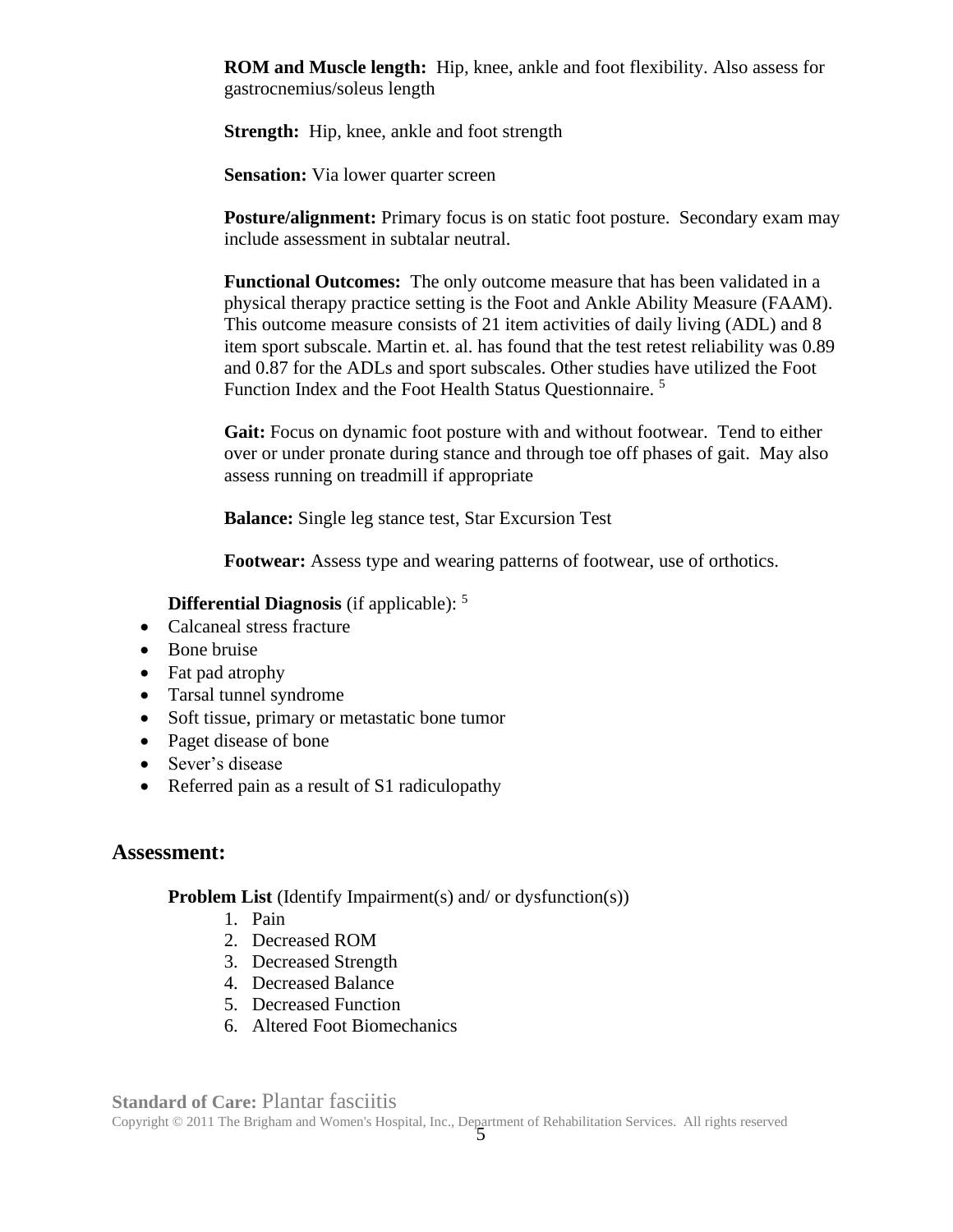**Prognosis**: The prognosis is good with patient adherence to stretching program and use of biomechanical devices. If symptoms become chronic and conservative treatment fails, other treatment procedures can include injections, extra-corporial shock wave therapy (ECST) and plantarfasciotomy. According to the literature, approximately 80-90% of people suffering from plantar fasciitis will have a complete resolution of their symptoms in 6-18 months, with or without treatment.<sup>1, 2, 8, 16, 22</sup> Conservative treatments include non-steroidal anti-inflammatories (NSAIDs), orthotics, Kinesiotape, heel cups/cushions, night splints, Achilles tendon stretching and physical therapy treatment (including exercise and modalities such as ultrasound, phonophoresis, iontophoresis and friction massage). All of these interventions have demonstrated some positive effect in the outcome of plantar fasciitis, <sup>1-9, 14-16, 20-25</sup> however there is no consensus as to which modality or combination of modalities is the most effective.<sup>16, 22</sup> In the systematic review of literature for the Cochrane Collaborative, Crawford et al. concluded there was limited evidence that any of the conservative treatments were any more effective than no treatment at all.<sup>22</sup> The authors determined the principle reason for this finding was a lack of good studies. Many authors also recognize the multifactorial etiology of plantar fasciitis and that factors, both environmental and anatomical, may predispose a person to plantar fasciitis. <sup>13,14</sup> Determining which factors are present may be the key to deciding the best form of treatment.<sup>13, 14</sup> Gross et al.<sup>15</sup>, in their review of the literature, concluded that it was difficult to evaluate the effectiveness of any specific intervention because of the multiple interventions used in and between studies.

**Goals** (Measurable parameters and specific timelines to be included on eval form)

- 1. Decrease Pain
- 2. Increase ROM
- 3. Increase Strength
- 4. Increase Balance
- 5. Increase Function
- 6. Correct Foot Biomechanics

## **Treatment Planning / Interventions**

| <b>Established Pathway</b>  | Yes, see attached. | X No |
|-----------------------------|--------------------|------|
| <b>Established Protocol</b> | Yes, see attached. | X No |

#### **Interventions most commonly used for this case type/diagnosis.**

This section is intended to capture the most commonly used interventions for this case type/diagnosis. It is not intended to be either inclusive or exclusive of appropriate interventions.

- 1. Stretching: Calf muscle and plantar fascia stretching can be used to provide short term pain relief and improvement in calf muscle flexibility. The dosage for calf stretching can be either 3 times a day or 2 times a day sustaining for 3 mins or intermittent for 20 seconds. <sup>5</sup>
- 2. Strengthening of the foot and ankle

**Standard of Care: Plantar fasciitis**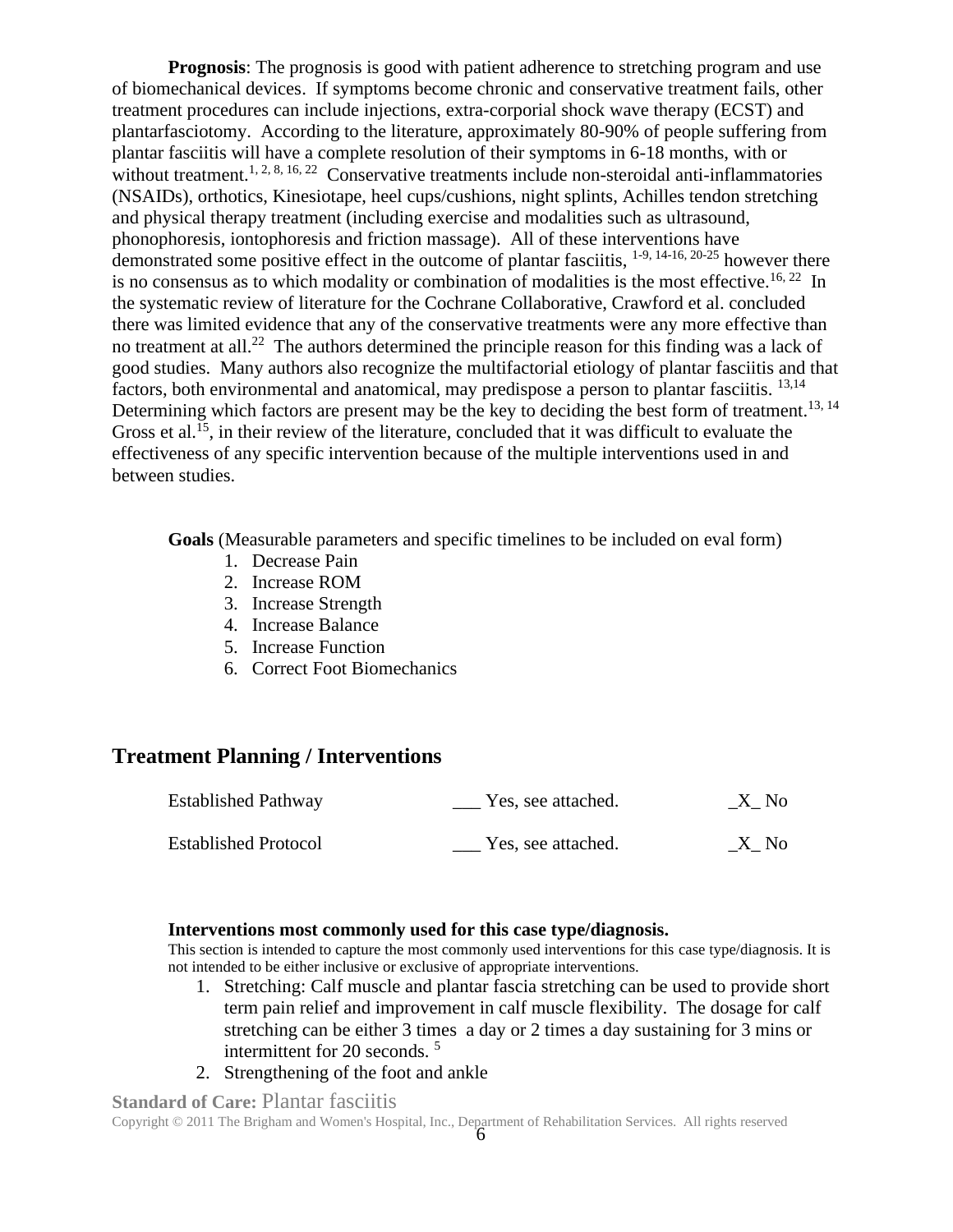- 3. Foot Orthotics: Prefabricated or custom foot orthoses can be used to provide short term reduction in pain and improvement in function. 5
- 4. Ultrasound
- 5. Phonophoresis
- 6. Iontophoresis: Dexamethasone 0.4% or acetic acid 5% used with iontophoresis can provide short term relief from pain and improved function.<sup>5</sup>
- 7. Night Splints: Night splints should be considered as an intervention for patients who have had symptoms greater than 6 months.<sup>5</sup>
- 8. Ice
- 9. Anti inflammatory agents and steroid injections: Even though physical therapists do not prescribe these interventions, patients may ask questions regarding these treatments. There is limited evidence to support the use of steroid injections. A concern with utilizing steroid injections is the risk of plantar fascia rupture and plantar fat pad degeneration. 5
	- 10. Taping: Calcaneal or low dye taping can be used to provide short term relief. Kinesiotaping can also be used for plantar fasciitis.

#### **Frequency & Duration**: Typically patients are seen 1-2x/wk for 4-6 weeks

#### **Patient / family education**

- 1. Instruction in home exercise program
- 2. Instruction in pain control and ways to minimize inflammation
- 3. Instruction in activity level modification

#### **Recommendations and referrals to other providers.**

- 1. Orthotist
- 2. Podiatrist
- 3. Orthopod

## **Re-evaluation**

Standard Time Frame- 30 days or less as appropriate

Other Possible Triggers- A significant change in signs and symptoms, identify appropriate possibilities that happen in the case type

## **Discharge Planning**

#### **Commonly expected outcomes at discharge**:

Although it could take upwards of 6 months, patients should return to previous level of activity without significant complaints of pain. Patients should be independent with a HEP and have a good knowledge of how to control their symptoms if they return. They will also demonstrate a good knowledge of the etiology of plantar fasciitis and ways to help prevent the symptoms from returning.

#### **Standard of Care: Plantar fasciitis**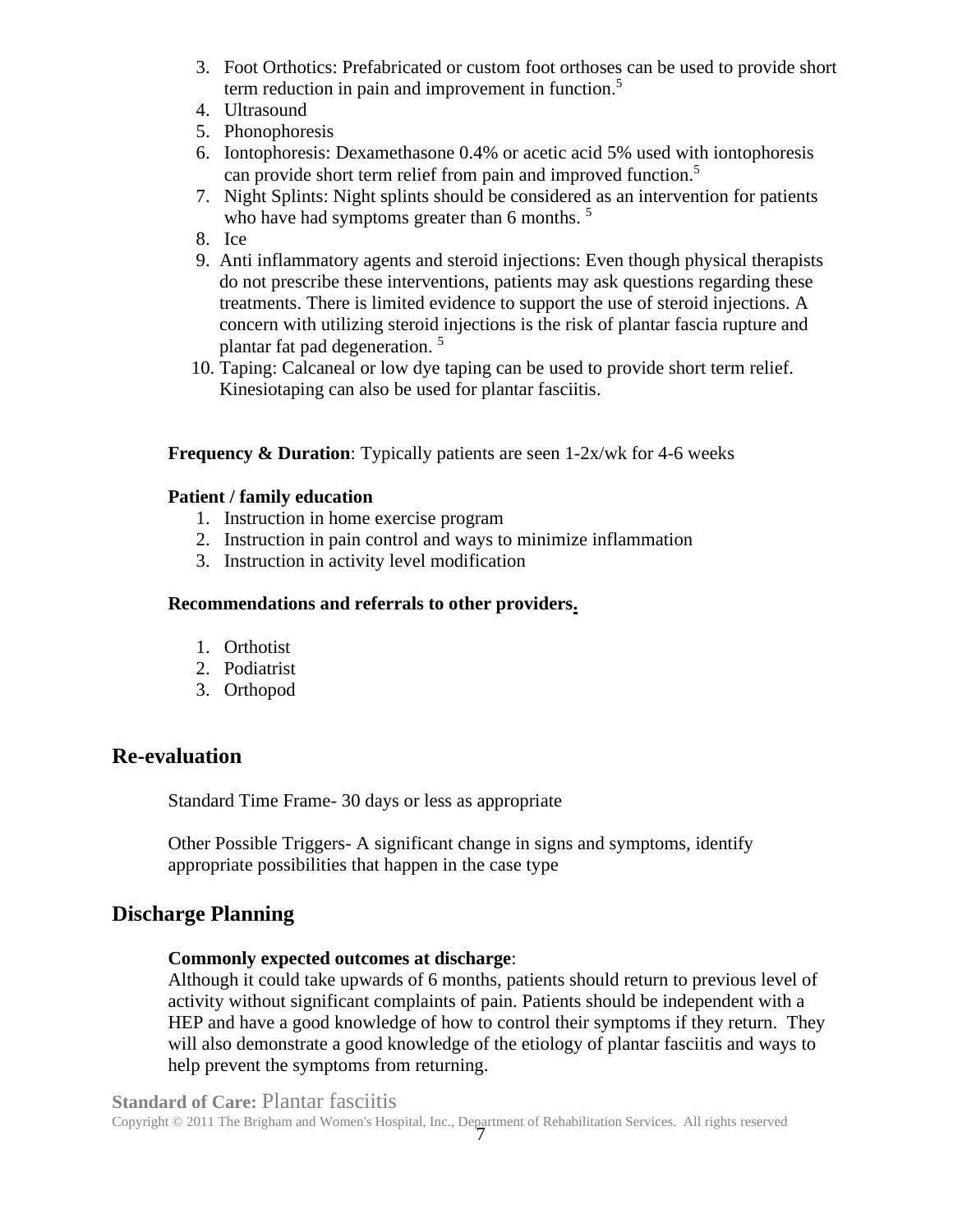**Transfer of Care** (if applicable) Referral back to referring physician if symptoms do not change

#### **Patient's discharge instructions**

Continue home exercise program. If symptoms return, call clinic or MD

Kari Lawson, PT Barb Odaka, PT

#### **Revised/author:**

Joel Fallano, PT 4/07

#### **Revised/ author: Reviewed by: Reviewed by:**

Alyssa Weber, PT Madhuri Kale, PT 3/11 Joel Fallano, PT

## **Authors: Reviewed by:**

Joel Fallano, PT Adele Gagne, SLP 7/11/03 Reginald Wilcox, PT

#### **Standard of Care:** Plantar fasciitis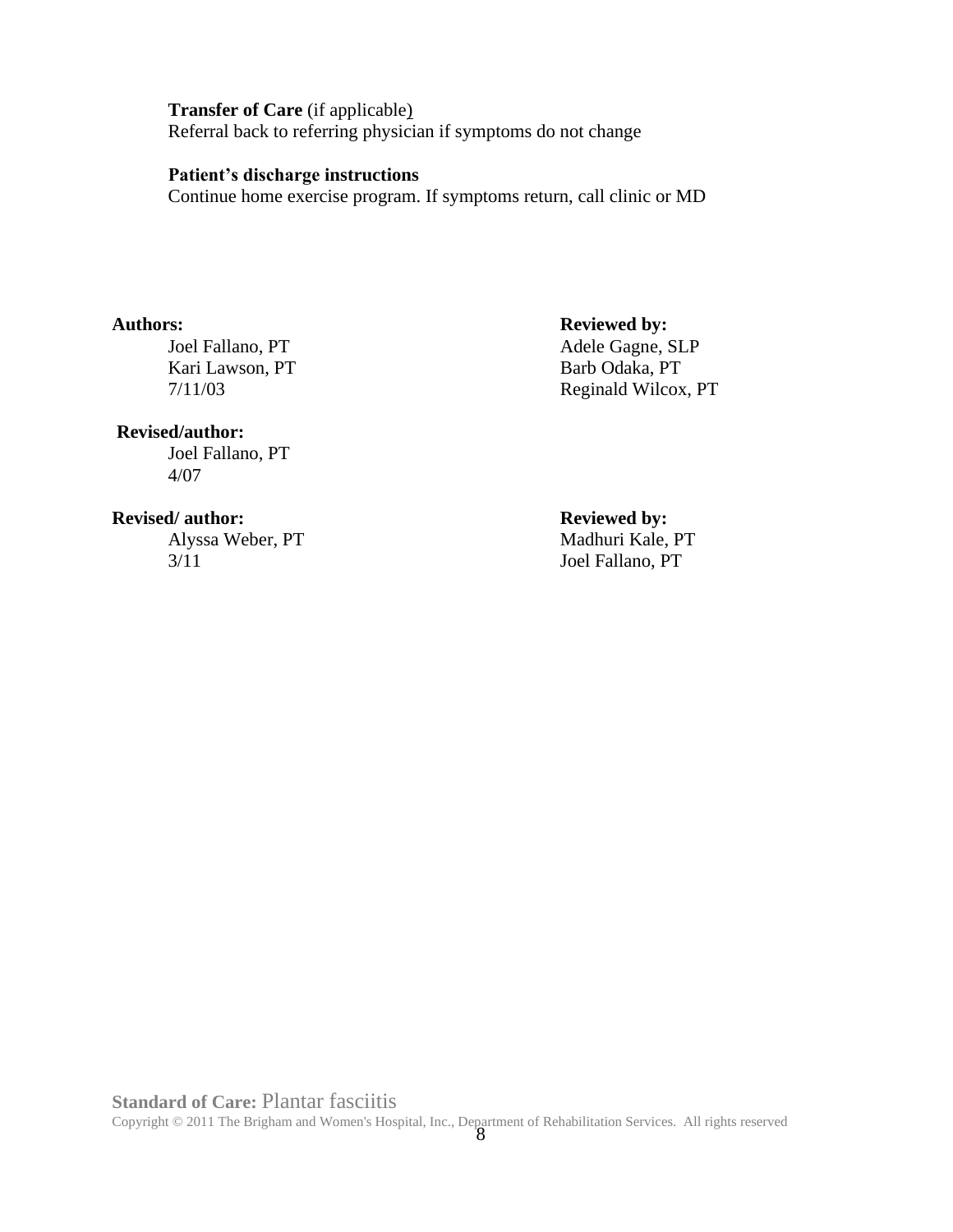## **REFERENCES**

1. Tisdel CL, Donley BG, Sferra JJ. Diagnosing and treating plantar fasciitis: A conservative approach to plantar heel pain. *Cleve Clin J Med*. 1999;66:231-235.

2. Singh D, Angel J, Bentley G, Trevino SG. Fortnightly review. plantar fasciitis. *BMJ*. 1997;315:172-175.

3. DeMaio M, Paine R, Mangine RE, Drez D,Jr. Plantar fasciitis. *Orthopedics*. 1993;16:1153- 1163.

4. Barrett SJ, O'Malley R. Plantar fasciitis and other causes of heel pain. *Am Fam Physician*. 1999;59:2200-2206.

5. Delitto A, et. al. Heel Pain- Plantar Fasciitis. J Orthop Sports Phys Ther. 2008: 38 (4):A1-A18.

6. Pyasta RT, Panush RS. Common painful foot syndromes. *Bull Rheum Dis*. 1999;48:1-4.

7. Charles LM. Plantar fasciitis. *Lippincotts Prim Care Pract*. 1999;3:404-407.

8. Young CC, Rutherford DS, Niedfeldt MW. Treatment of plantar fasciitis. *Am Fam Physician*. 2001;63:467-74, 477-8.

9. Schepsis AA, Leach RE, Gorzyca J. Plantar fasciitis. etiology, treatment, surgical results, and review of the literature. *Clin Orthop*. 1991;(266):185-196.

10. Saidoff D, McDonough AL. Medial calcaneal heel pain upon weight bearing in an intrinsic foot deformity. In: *Critical Pathways in Therapeutic Interventions - Extremities and Spines.* 1st ed. St. Louis, MO: Mosby; 2002:319-338.

11. Fredericson M. Common injuries in runners. diagnosis, rehabilitation and prevention. *Sports Med*. 1996;21:49-72.

12. Michaud T. *Foot Orthoses and Other Forms of Conservative Foot Care*. 1st ed. Newton, MA: Thomas C Michaud; 1997.

13. Bedi HS, Love BR. Differences in impulse distribution in patients with plantar fasciitis. *Foot Ankle Int*. 1998;19:153-156.

14. Kibler WB, Goldberg C, Chandler TJ. Functional biomechanical deficits in running athletes with plantar fasciitis. *Am J Sports Med*. 1991;19:66-71.

15. Gross MT, Byers JM, Krafft JL, Lackey EJ, Melton KM. The impact of custom semirigid foot orthotics on pain and disability for individuals with plantar fasciitis. *J Orthop Sports Phys Ther*. 2002;32:149-157.

16. Buchbinder R. Clinical practice. plantar fasciitis. *N Engl J Med*. 2004;350:2159-2166.